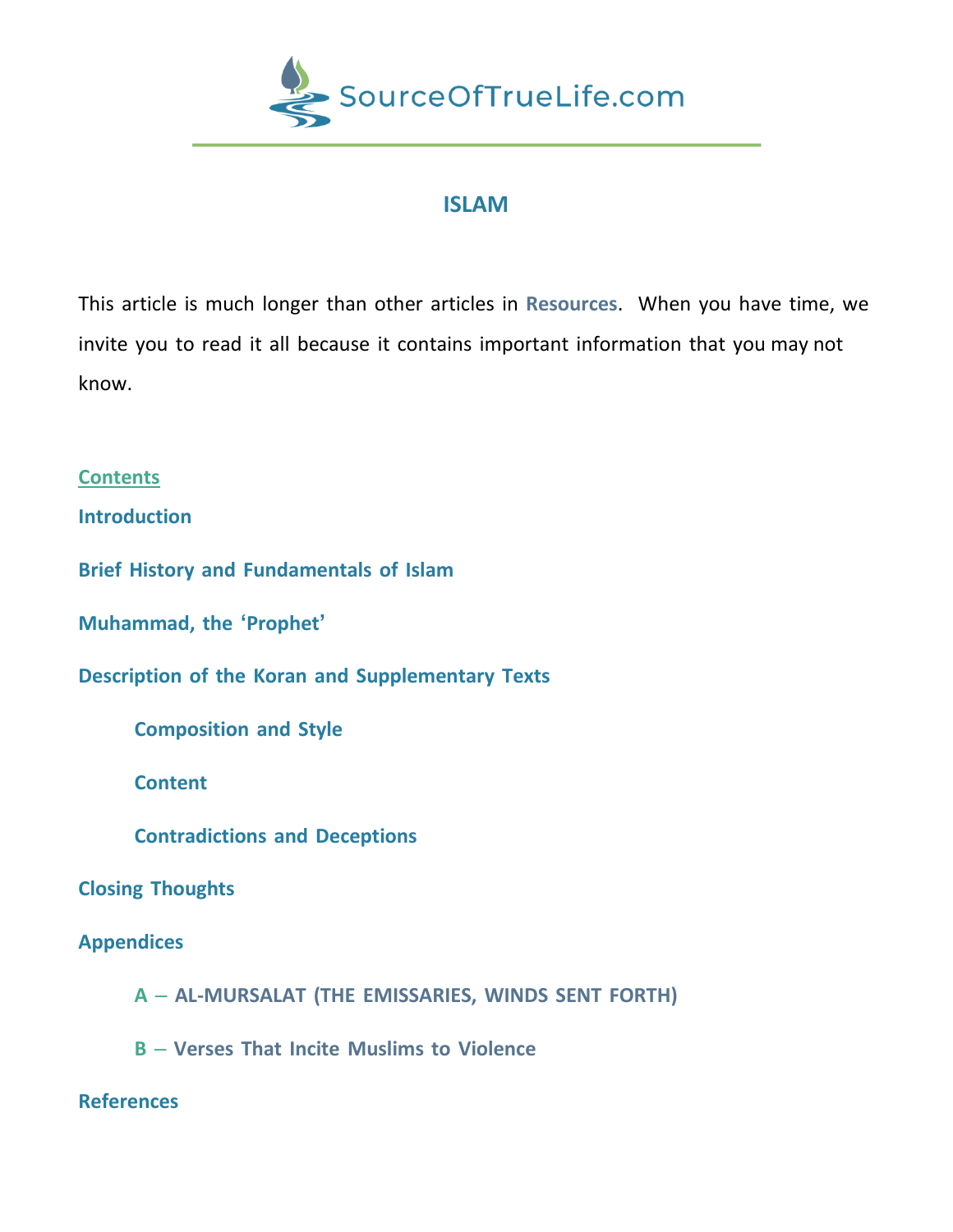### **Introduction**

The religion of the world that is mentioned so often today in the news or in personal conversations is Islam. Much of the attention comes from negative press received at the hands of Muslims carrying out terrorist and other activities. Most positive attributions to Islam are usually conveyed by a culture and media that focuses on inclusion and political correctness.

It is easy to hear about Islam and formulate impressions based on news reports, stereotypical thought, and other sources, independent of the religion in general or its holy book specifically. The Koran (Qur'an) is the key holy book of Islam. Muslims worldwide tout the Koran as the heart of their sacred literature. Though there are other works that set forth Islamic dogma, the Koran is the written work from which most Islamic beliefs and practices flow.

Up until now, I have totally ignored the Koran for two very basic reasons. The Bible is the center of my beliefs and practices, so I concentrate upon it and what it teaches. In addition, personal repulsion of Islamic activities in the world has made me shy away from anything to do with the Koran. However, I realized that, in order to better understand the origins and content of Islamic thought and speak from a perspective of knowledge rather than hearsay, I needed to research and inform myself about the writings that drive the religion dominating the news and, increasingly, impact our lives.

I obtained a digital version of the Koran**<sup>1</sup>** . For more than a year, I read this lengthy book and made detailed notes on what I discovered. I also read a few other texts on Islam and explored websites that provide information about Islam and the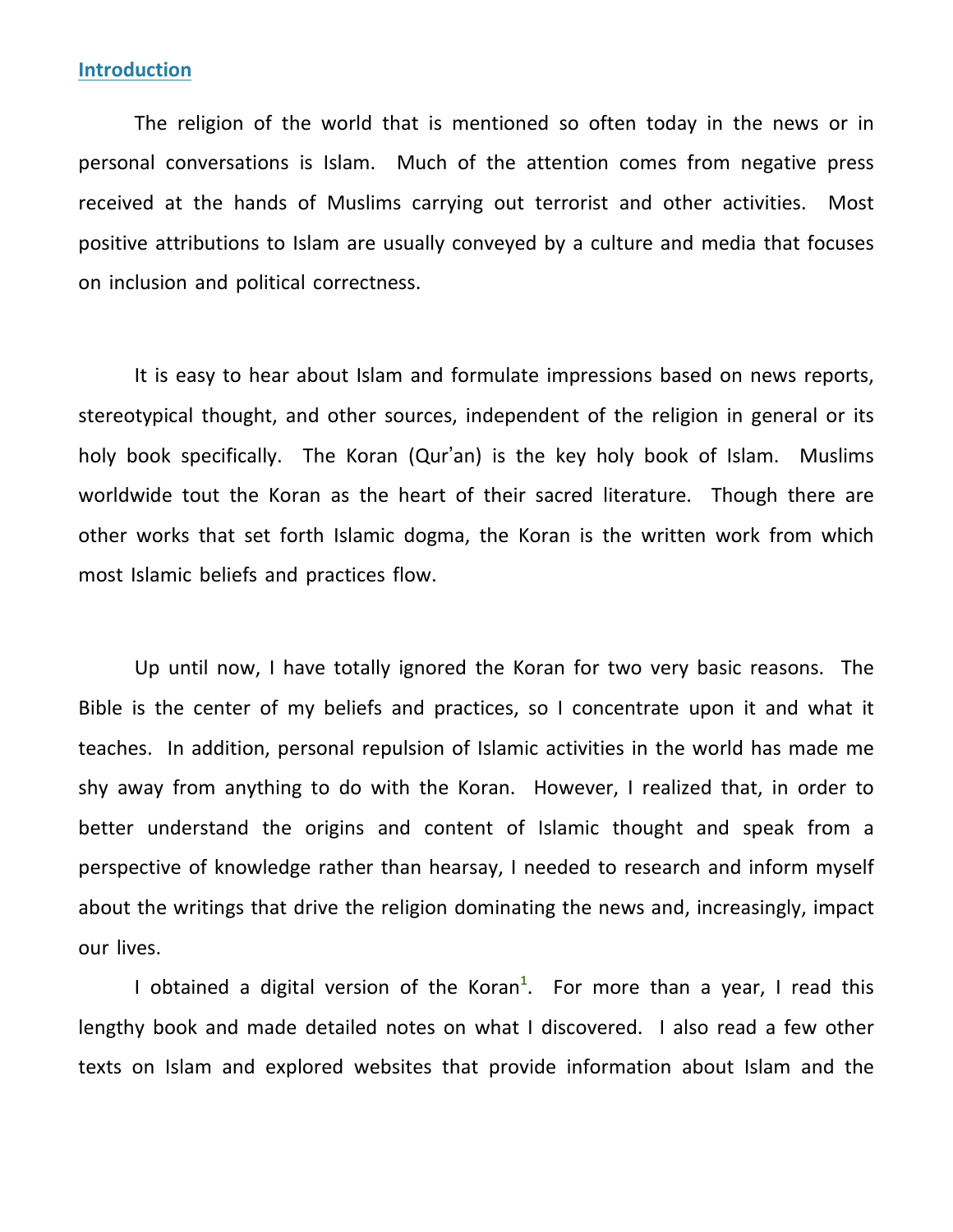Koran. Then I wrote this paper that documents what I found and my most significant impressions.

I tried to approach my research with an open mind. I discovered this to be a very difficult task. I believe the Bible to be God's inspired, infallible Word to the world. Therefore, other documents, especially the Koran, as you will see, are far from the truth of the Holy Scriptures. When lines of thought are presented in the Koran or in any other holy book of another world religion, for that matter, it is only natural for Christians to be wary. What is contained in this review is actual verbiage from the Koran, citations from or about it, and my own impressions and thoughts from reading it.

When I reference the deity of the Islamic religion, who Muhammad references continually in the Koran as 'allah,' I will not elevate his stature by capitalizing the name. *allah* of the Koran is not the one true righteous God of the universe, nor is Muhammad a true prophet. This will be very evident if you read the Koran or this review. Before commenting on the Koran, I offer a brief history of Islam and a short biographical sketch about Muhammad for those not familiar with the religion or its 'prophet.'

### **Brief History and Fundamentals of Islam<sup>b</sup>**

Islam is a monotheistic religion that Muslims believe has existed since the days of Adam and Eve recorded in the book of Genesis. In reality, the formal path to the creation of Islam is traced to Muhammad's birth in the late 6<sup>th</sup> century and in the early 7<sup>th</sup> century when Muhammad was supposed to have received a series of visions that led to the recording of the Koran, in which an attempt is made to validate the vision and the religion. Other core beliefs, teachings and examples of expected Islamic life are documented in various other Islamic writings detailed later.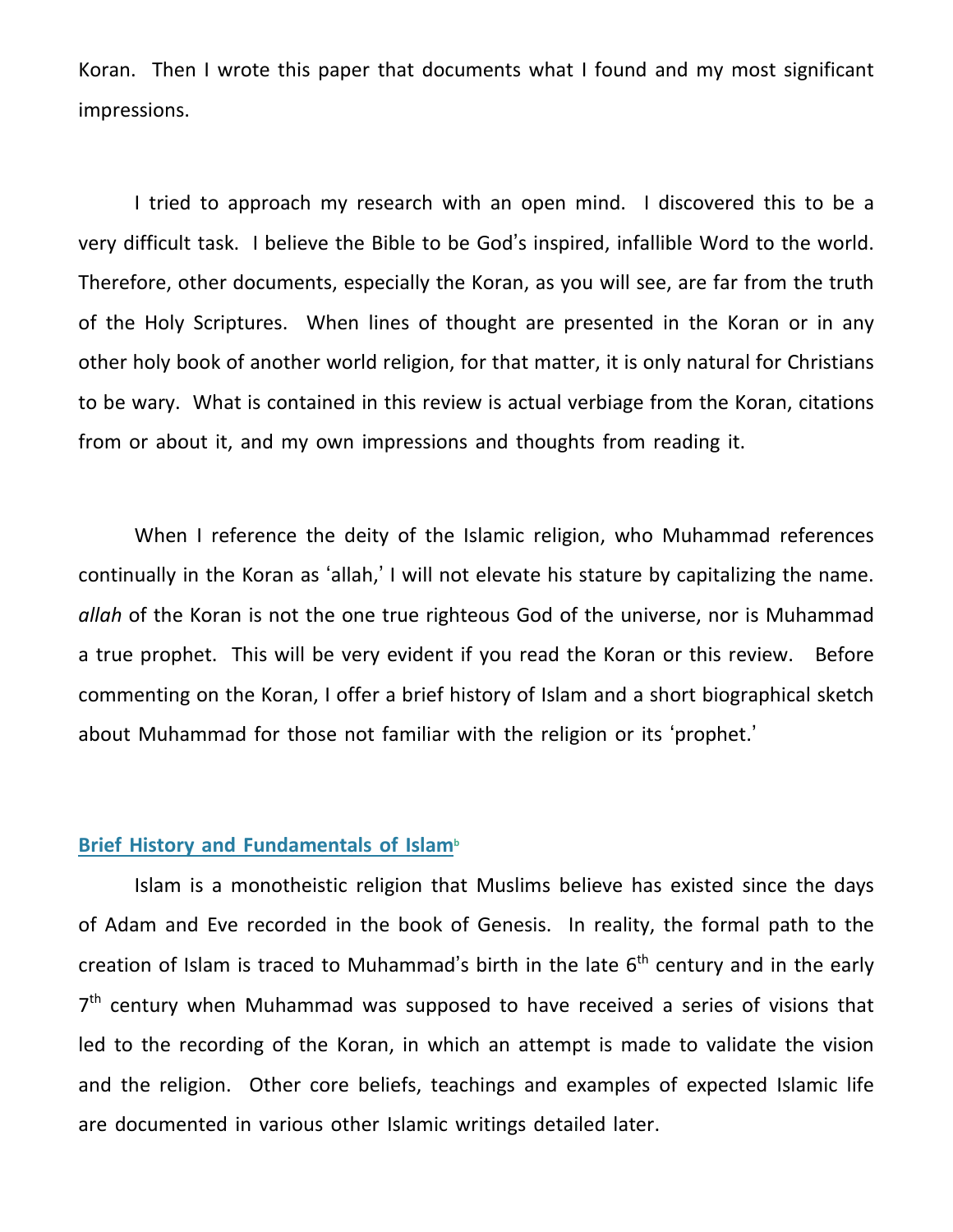Adherents of Islam are called Muslims (meaning in Arabic, 'one who submits to god'). Female adherents are infrequently called Muslimah. As of 2010 there are 1.57 billion followers of Islam (23% of the world's population), the second largest and fastest growing religion in the world (Christianity is # 1 at 2.2 billion followers). There are two major divisions of Islam – Sunni, comprising 75-90% of Muslims, and Shia, 10-20% of Muslims. 62% of the world's Muslims live in Indonesia, Pakistan, India and Bangladesh, 25% in South Asia, 20% in the Middle East, 15% in sub-Saharan Africa, and sizable minorities in Europe, China, Russia and the Americas.**<sup>c</sup>**

Muslims believe that Islam is the only true religion, revealed over a long span of history and in many places<sup>d</sup>. Islamic belief incorporates the stories of its prophets, including Adam, Noah, Abraham, Moses, Jesus and others. In reality, Islam is built on an extended platform from ancient scripture, featuring Abraham who fathered Isaac and the descendent Hebrew people, as well as Ishmael, the other son of Abraham, and the descendent Arabic people. Islam maintains that previous messages of the aforementioned prophets were partially misinterpreted or revised over time, but consider the Koran to be unrevised, the final revelation of their god. Under Islamic law, five mandatory pillars of belief are considered the basic concepts

and obligatory acts of worship. The *five pillars* are

*[Shahadah](http://en.wikipedia.org/wiki/Shahadah)*: there is no god except allah and Muhammad is allah's messenger, *[Salat](http://en.wikipedia.org/wiki/Salat)*: ritual prayer must be said five times a day in Arabic from verses in the Koran, *[Sawm](http://en.wikipedia.org/wiki/Sawm)*: fasting and self-control must be observed during the month of Ramadan, *[Zakat](http://en.wikipedia.org/wiki/Zakat)*: adherents must give 2.5% of their savings to the poor and needy, *[Hajj](http://en.wikipedia.org/wiki/Hajj)*: a pilgrimage to Mecca must be made by all Muslims at least once in their lifetime, if they are able to do so.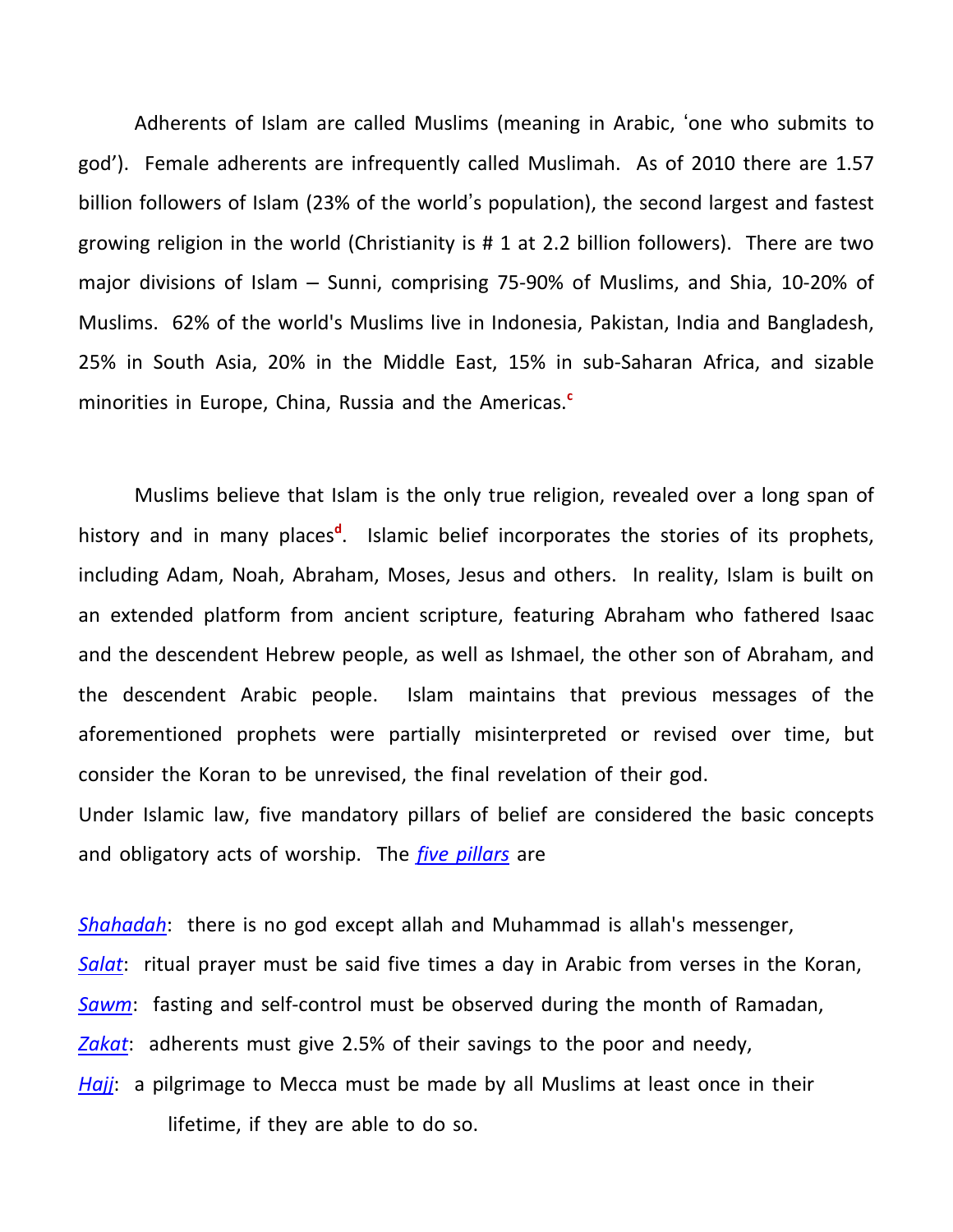Islamic law touches on virtually every aspect of life and society in the Muslim world, providing guidance on topics like banking, welfare, warfare, the environment and others.

#### **Muhammad, the 'Prophet'**

Muslims identify the prophets of Islam as those humans chosen by God to be his messengers. According to the Koran, the prophets were instructed by God to bring the "will of god" to the peoples of the nations. Muslims believe that prophets were human and not divine, though some were able to perform miracles to prove their claim. Islamic theology says that all of allah's messengers preached the message of Islam—submission to the will of their god.

Muslims believe that allah spoke to the world through Muhammad to convey a divine message, to sum up and to *finalize* the word of their god. In Islam, the normative example of Muhammad's life is called the Sunnah<sup>e</sup>. This example is preserved in traditions known as Hadith**<sup>f</sup>** , which recount his words, his actions, and his personal characteristics. Hadith Qudsi is a sub-category of Hadith, regarded as the words of their god repeated by Muhammad, differing from the Koran, in that they are expressed in *prophet Muhammad's words*, whereas the Koran is understood as the *direct words* of allah. More on Hadith later.

In Muslim tradition, Muhammad (c. 570 – June 8, 632) is viewed as the last in a series of Islamic prophets<sup>g</sup>. During the final 22 years of his life, beginning at age 40 in 610 CE, according to the earliest surviving biographies, Muhammad reported revelations that he believed to be from allah, conveyed to him through the archangel, Gabriel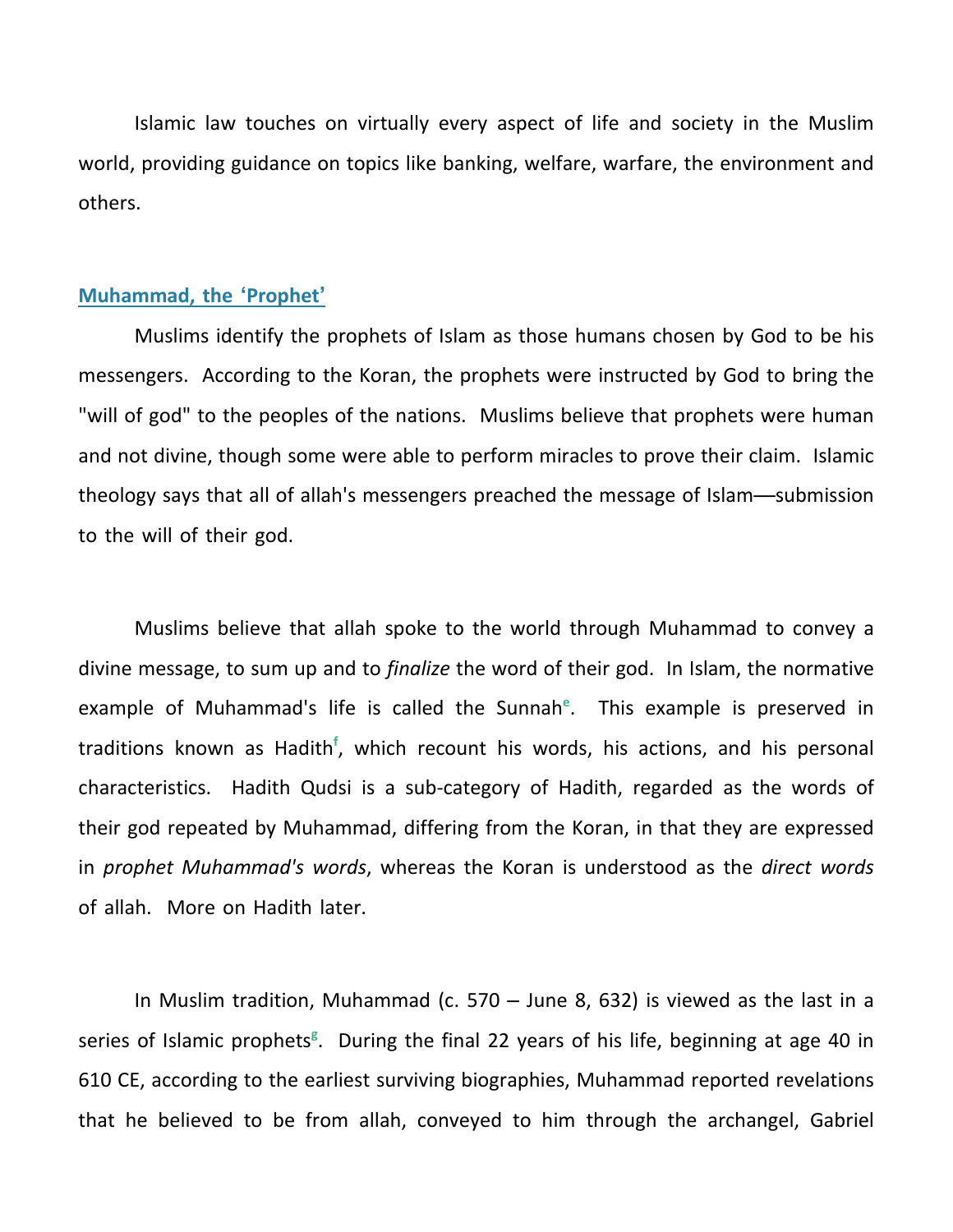(*Jibril*). The content of these revelations, known as the Koran, was memorized and recorded by his companions. During this time, Muhammad in Mecca preached to the people, imploring them to abandon polytheism and to worship one god. Islam grew from this point forward.

When you read the books of the Old Testament, you quickly discover that the prophets of scripture were all fallible human beings. In Muhammad's case, this is emphatically underscored by a questionable lifestyle that provides the backdrop for his strange visions and the resulting Koran. My research leads me to believe that Muhammad was an individual who *posed* as a divine messenger or apostle. It is documented fact that he was married 12 times and had sex with a child, slaves and a concubine. His lust-filled and sinful, ambitious life was, as one source described him, filled with rapes, warfare, conquests and unimaginable butcheries<sup>a</sup>.

Jesus never said that there would be a *final* prophet in the future, as Muhammad claimed to be, nor did his disciples. Jesus did say that there would be many *false* prophets (see the words of Jesus and some of the apostles, **Matthew 7:15-16; 24:11, 24-25; 2 Peter 2:1-2; 1 John 4:1-3**). Muhammad is one of them, for reasons that will be obvious as you read further.

Here is what [www.bibleprobe.com](http://www.bibleprobe.com/) says about Muhammad – "The Qur'an is . . one uneducated man's (Muhammad) feeble attempt to piece together Christian and Jewish theology. Throwing about pieces of his limited knowledge of what he learned about the Christian and Jewish religions provided Muhammad a way to elevate himself further in front of his listeners. Ample evidence suggests that before Muhammad began raping, murdering, and pillaging for profit, he was viewed as a lunatic, especially by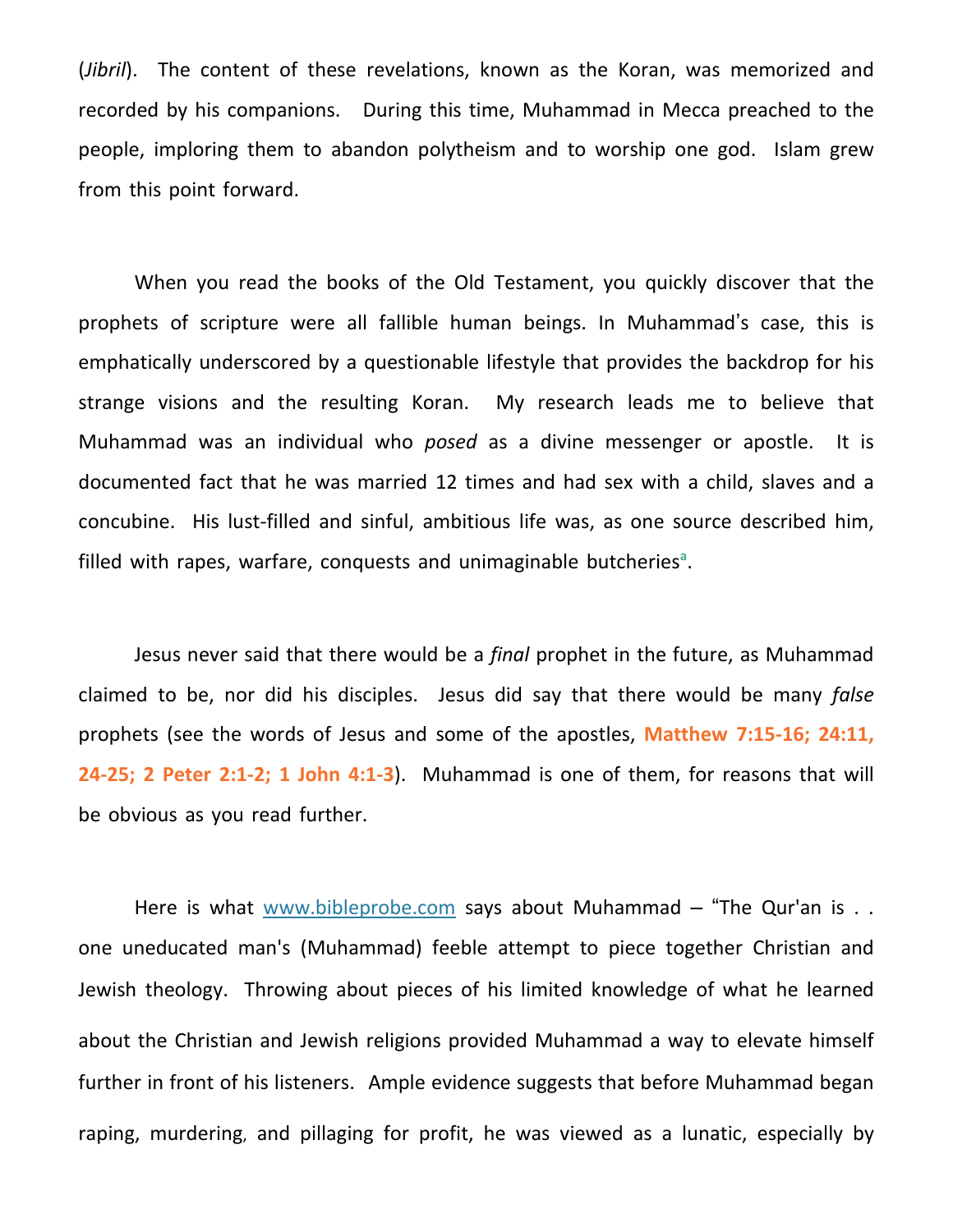Jews, Christians, Medina and Mecca Arabs, and Hindus. The Jews professed disgust at a prophet whose chief concern was his harem of many wives. The majority of Jews, however, suffered Muhammad's wrath when they refused to join his terrorist band of Muslims - mainly because the Jews could not reconcile their fundamental belief which is backed up in Scripture. That is, that God would never send a prophet who was a descendent of Ishmael instead of one from the line of Isaac. God had already made His choice to make a covenant with Isaac and his people. During his early 13 years of preaching his message in Mecca, Muhammad was not driven toward violence. He was also in fact tolerant and cooperative; even in the face of boycotts by the Meccans against him and his new converts. After Muhammad moved to Medina, however, Muhammad turned into a violent, cruel, lustful and intolerant man, who personally led raids on innocent caravans. Beginning in Medina, Muhammad spread Islam militarily. Muhammad accompanied his terrorist army on 27 raids. Muhammad, the warrior nonprophet who made no prophecies, fought himself in nine of these raids: Badr, al-Mustaliq, Hunayn, Uhud, al-Khandaq, Qurayza, Khaybar, al-Ta'if, and the occupation.**<sup>a</sup>** "

## **Description of the Koran and Supplementary Texts**

For Muslims, the Koran is considered to be the verbatim word of their god, allah. Interestingly, besides the Koran, the Torah (first five books of the Old Testament) and the Gospels (in the New Testament) are considered Islamic holy books, but are believed to have become distorted in interpretation, text or both. Personalities from the Old and New Testaments are frequently mentioned in the Koran. Some will be cited later.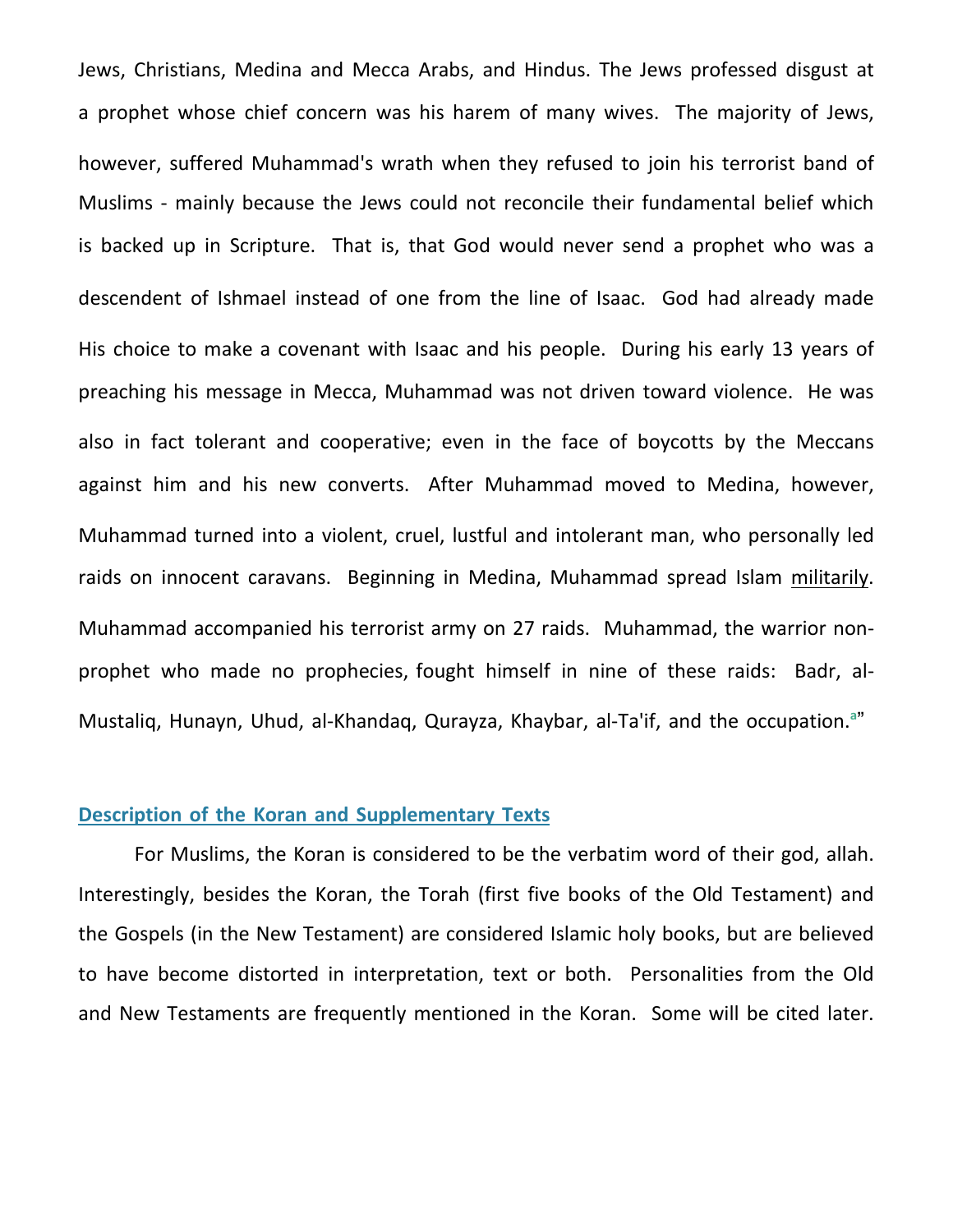The Koran is comprised of 114 suras or chapters that, combined, contain 6,236 verses. Early suras are said to have been revealed to Muhammad at Mecca and center on ethical and spiritual topics. Later suras are attributed to Muhammad at Medinah and discuss social and moral issues. For Muslims, "the Koran is more concerned with moral guidance than legal instruction, and is considered the "sourcebook of Islamic principles and values" . . . and is regarded as the finest piece of literary work in the Arabic language. **b** "

The Koran is supplemented by the aforementioned *Hadith*, written records of Muhammad's life. In Arabic, *Hadith* means *tradition*, comprising a report of the deeds and sayings of Muhammad. Hadith may originate from other important characters of the early years of Islam, such as Muhammad's companions or Shia Imams. These reports form the basis of Islamic law, the Koran's interpretation (tafsir) and early Islamic history. It should be noted that the largest denominations of Islam (Sunni, Shia and Ibadi) rely upon different sets of Hadith collections, i.e., Muslims follow different sets of traditions and guidance. Rules governing proper pronunciation are called *tajwid*.

#### **Composition and Style**

From my perspective and, I would imagine, many who read it, the Koran is a rambling, disjointed text. It has no perceivable story thread or perceptible flow. Across the 114 suras, readers focus on one thing after another that has no connection or relationship to another. It is obvious that the narrative is a collage of Muhammad's *visions*, documented over an extended period of time. Some might argue that the Bible is like that. But at least the Bible contains a *story thread* from creation to end-times judgment, focused on a Savior that redeems a fallen world from sin. Nothing remotely close can be found in the Koran.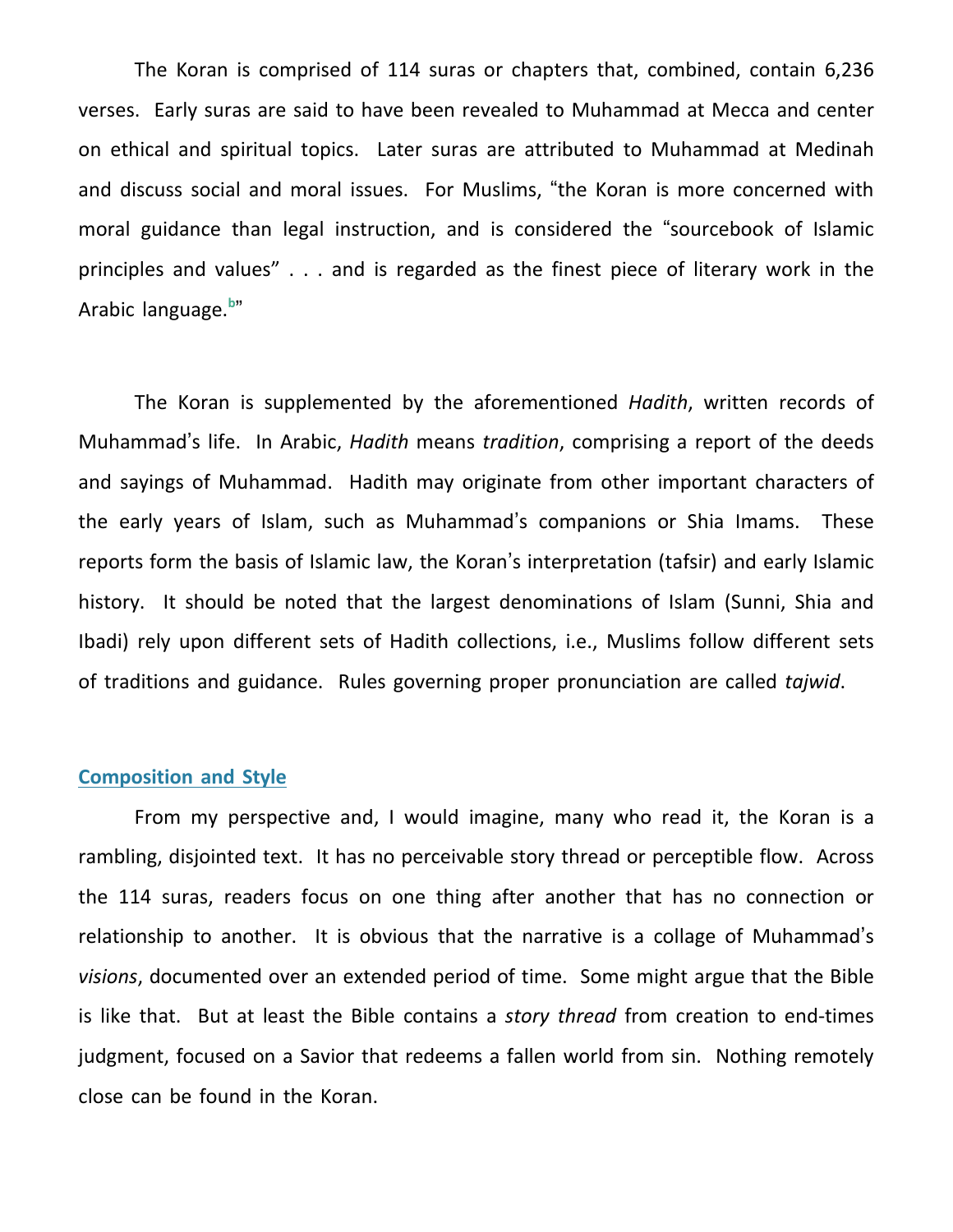In addition, the Koran repeats themes over and over. The repetition makes reading the Koran laborious. When I first started reading it, I thought it would be difficult to document and would require extensive notes to capture all of the thought patterns. After reading through several dozen chapters, the repetition made it easy to document. The following themes, in most mentioned order, summarize the Koran

- allah is most Merciful, Oft-Forgiving.
- allah is the Most Beneficent, the Most Merciful.
- Messengers have been sent, but many on earth would not heed the messages or the messengers. Therefore, judgment will come on unbelievers.
- Gardens of bliss and beautiful women are promised Muslim male believers.
- Worship allah and obey the Koran or you will be judged and destroyed.

The literary style of the Koran, though perceived by Muslims as endearing, is far from fine literature. The words and phrases are clumsy in composition, many verses requiring multiple readings to comprehend their meaning. It could be that translation from Arabic to English yields some of this awkwardness. Compounding that is the mind of an incoherent author. See **Exhibit A**, Sura 77 of the Koran in its entirety, as an example, and judge for yourself.

### **Content of the Koran**

The Koran promotes a *works righteousness* theology. According to the Koran, believe in allah and do *good works,* and you will be raised in the resurrection. If you shun allah and the Koran, you are an unbeliever not worthy of allah's attention, a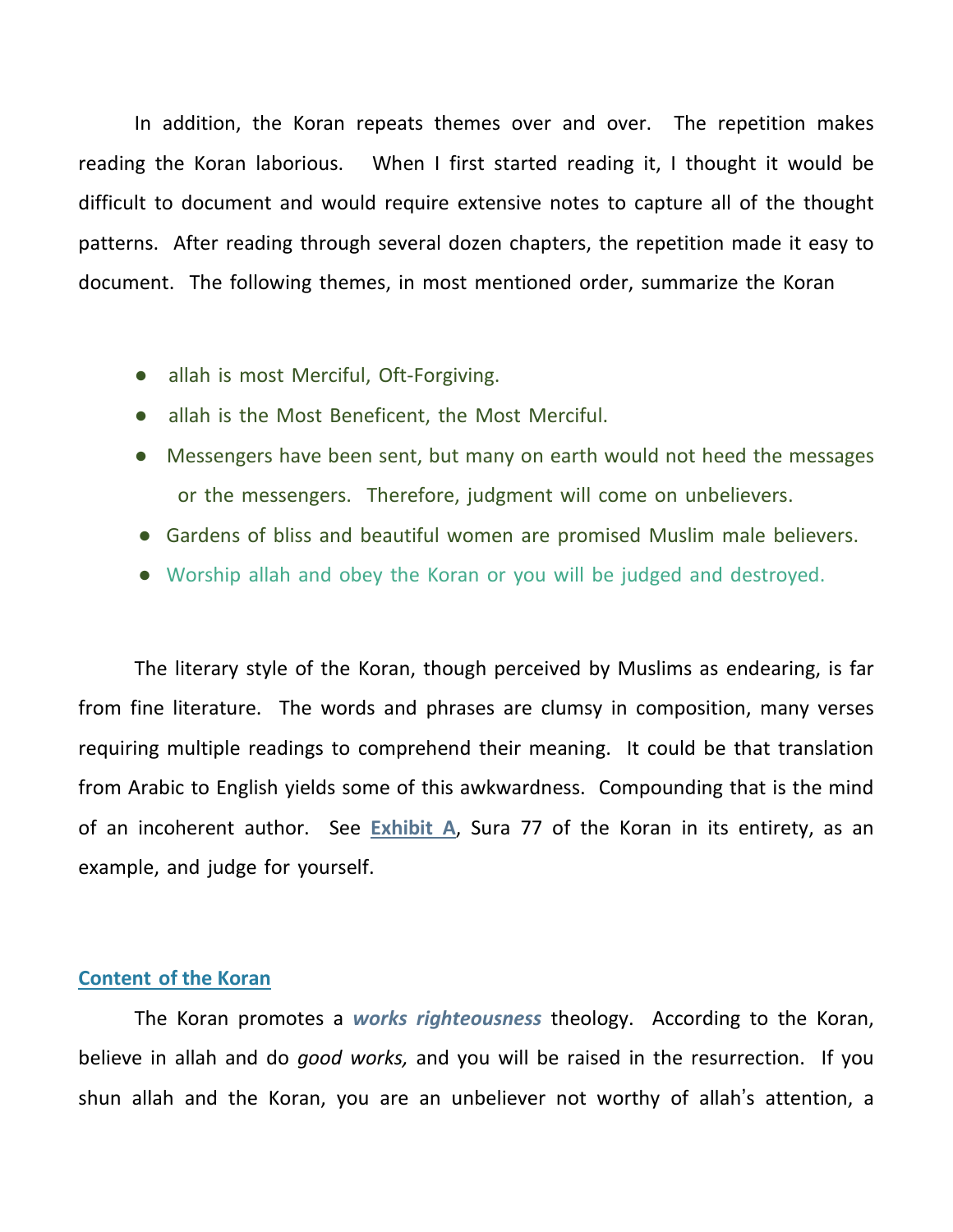person deserving judgment and eternal death. The words *works* and *righteousness* are very prevalent throughout.

The Koran projects an allah who is all-powerful, yet distant, and ruthless to unbelievers and those who have backslidden, both in this life and the next. Related to this, *forgiveness* is seldom mentioned and *grace* is nowhere to be found. Whereas Christianity provides a relationship with God through Jesus and his righteousness by grace, now and forever, the Koran telegraphs a message of *take it or leave it*, believe in allah and work hard or you are doomed. I am not exaggerating.

Even further, there is a stark contrast between the allah of the Koran and the true God of the Bible. allah is clearly judgmental and showing no love to non-believers at any time, whereas God loves everyone in the world, loves them right to the very end, and wants their fellowship. Only in the final judgment of Revelation, after a long period of grace, does God exercise discipline upon unbelievers. In the Koran, judgment is the constant and overriding theme, in this life and the next.

The most alarming and serious thing I discovered during my reading and research was the numerous verses that call for Muslim believers to hold unbelievers in contempt and bring violence into their lives, both harming and killing them. It is easy to see how Muslims perceive these verses as allah asking for their assistance in judging people while here on earth. Please look at **Exhibit B** for representative verses that command or imply this. After reviewing these, one can only imagine how Muslims, especially those with radical tendencies, fall under the spell of false prophecies and act out to gain favor with allah. This was certainly the case with 9/11, the Fort Hood shootings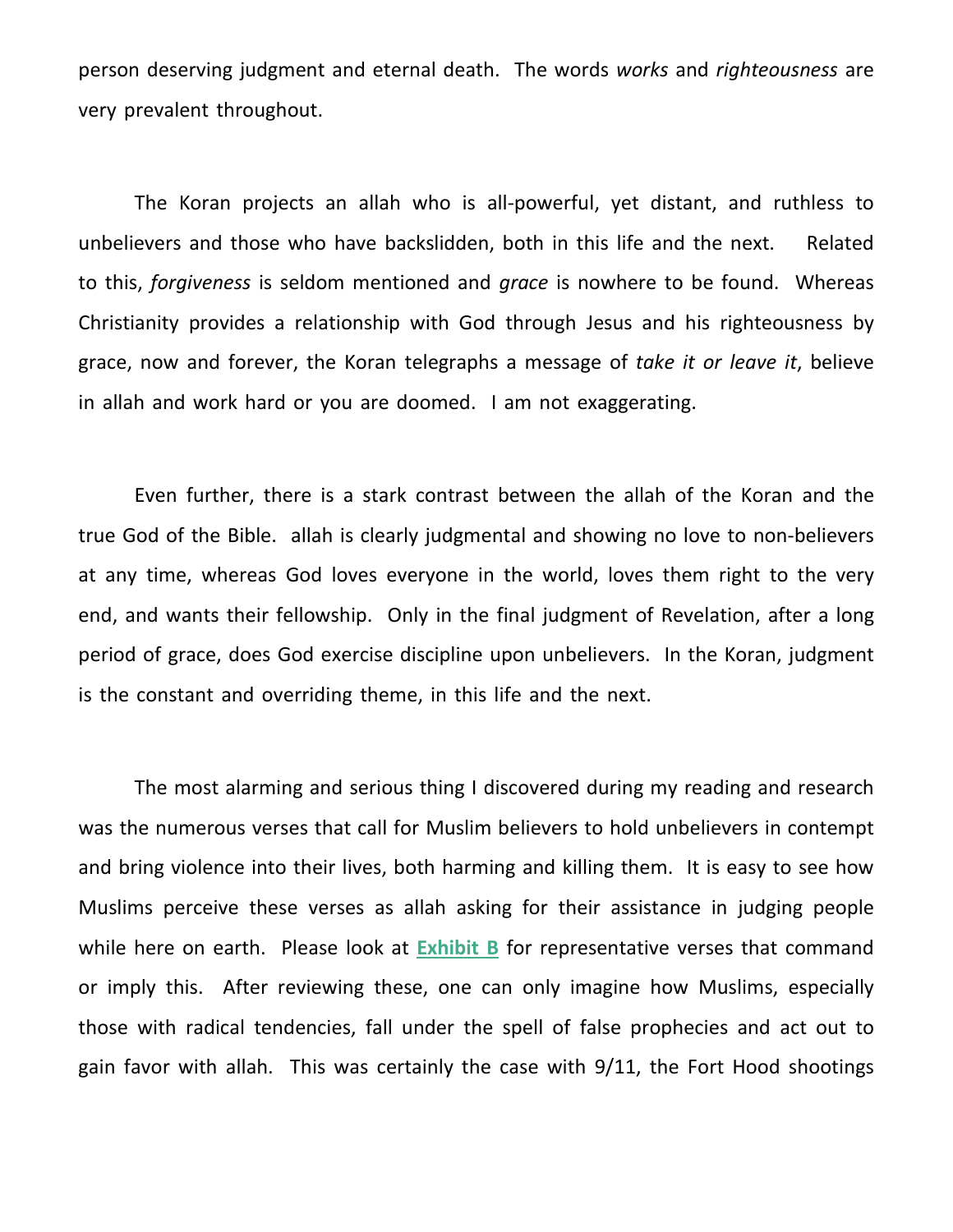and other terrorists acts now too numerous to list, during which allah's name was invoked and praised.

Muslims deny that the Koran promotes violence. In truth, it does. "The Muslim Qur'an . . . and Muslim Hadith are unique among all the sacred writings in the entire world -- because they alone counsel its followers to make war on unbelievers. Any thoughtful reader will be forced to admit that evil literally "drips" from their pages. One in every 55 verses in the Muslim Qur'an consists of this fake god allah insisting that Muslims make war on unbelievers **<sup>a</sup>** ."

The '*we*' mentioned so often in the Koran is presumably allah and Muhammad. You are left with the impression that Muhammad, supposedly, (like Jesus) was present at creation and is one with allah, involved in all issues in Muslim belief related to the creation and humanity. '*We'* is mentioned hundreds of times. It is little wonder that Muslims venerate Muhammad, given how he associates himself with their deity. For Muslims, to reject Muhammad and his message is to reject allah. Thus, fatwas (death warrants) are issued against those who smear Muhammad or allah. Case in point -Salmon Rushdie, author of the book, Satanic Verses<sup>2</sup>.

Taking the Koran seriously, those today called Islamic *radicals,* appear to be the ones that are actually true to the Koran and obey it. More moderate Muslims, who are living in peace with non-Muslims are, according to the Koran, far from truth and not pleasing to allah. The Koran says this of Muslims who differ amongst themselves – "The Believers are but a single *Brotherhood*: So make peace and reconciliation between your two (contending) brothers; and fear Allah, that ye may receive Mercy" (49:10). I believe that many in our culture are promoting a false image of Islam, saying that most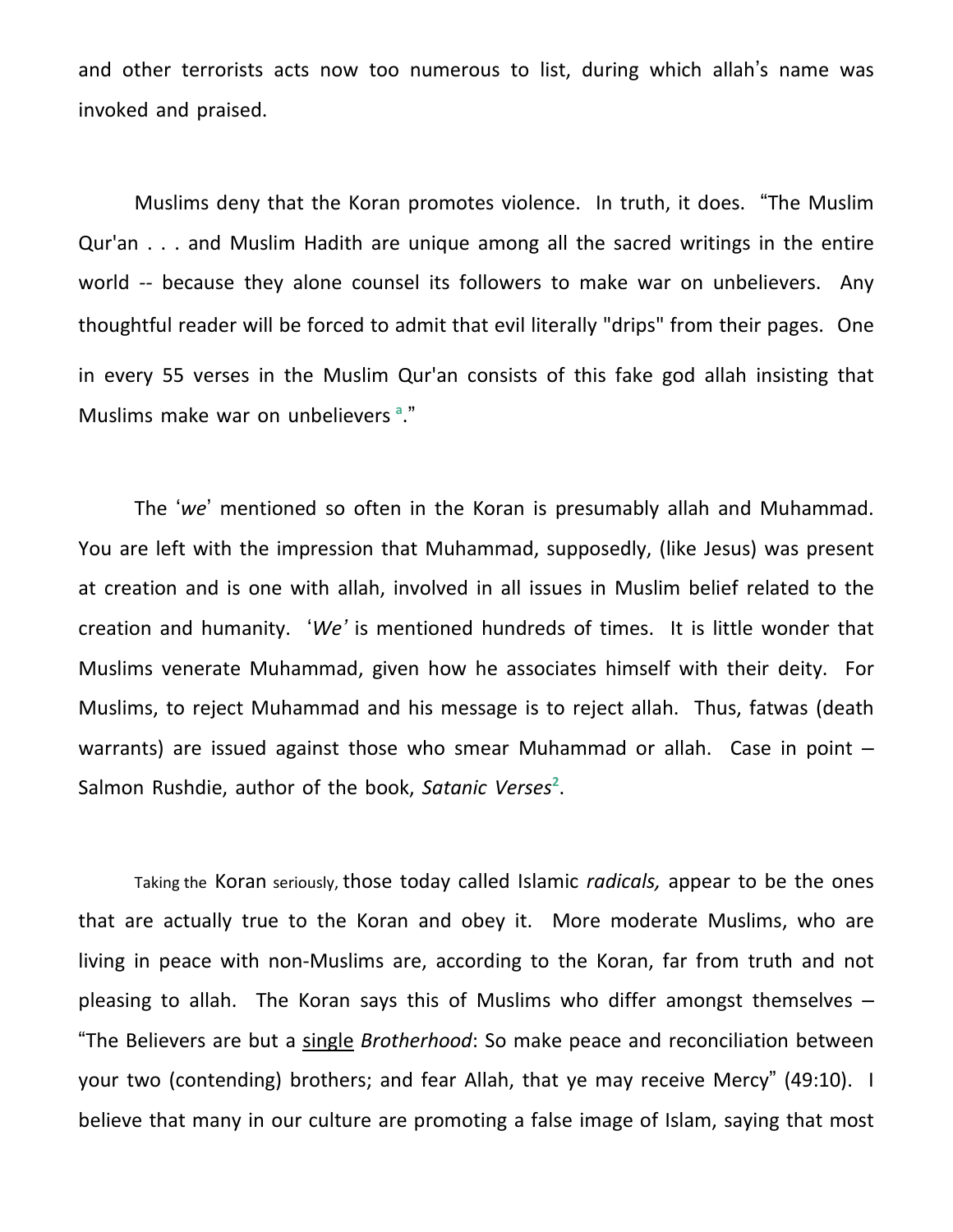Muslims are peaceful and only a small fraction is radical. In reality, the growing Islamic *brotherhood* is obeying the Koran and its murderous verses, while other Muslims fail to or conceal their submission to it in order to gain favor as they deceptively expand worldwide.

The Koran constantly brings up Noah, Abraham, Moses, Lot, Jesus and others as individuals who were messengers from allah, seemingly to validate Muhammad as a prophet or someone whose words are from a god (suras 2:136; 6:84; 10:71; 29:14-16). But repetition of this in the Koran does not equate to truth. Muhammad's words are not from the one true God we know, nor are they prophetic, though declared to be so. True prophecies or messages from God are realized, proving they are truthful.

Over and over it is said that allah blesses those he wants to and curses or makes life difficult for others (14:4; 24:43, 46; 29:21 are a few examples). I am struck by how these verses imply *predestination* of Islamic believers on allah's part. The '*most merciful, oft-forgiving'* is not really. He merely *chooses* on whom he will bestow his mercy and forgiveness, casting off the rest. Freewill does not seem to be in play.

There are multiple places in the Koran where the possibility of allah having a son is debunked by Muhammad. This is done, I believe, to devalue Jesus' stature and ministry as Son of God. Jesus, along with other creations of allah (according to Muhammad), is called a 'jinn,' a supernatural being from Muslim folklore who takes human form and influences human affairs, but is not a god. "Had allah wished to take to Himself a son, He could have chosen whom He pleased out of those whom He doth create: but Glory be to Him! (He is above such things.) He is allah, the One, the Irresistible" (39:4). Jesus Christ and the Trinity are degraded even further  $-$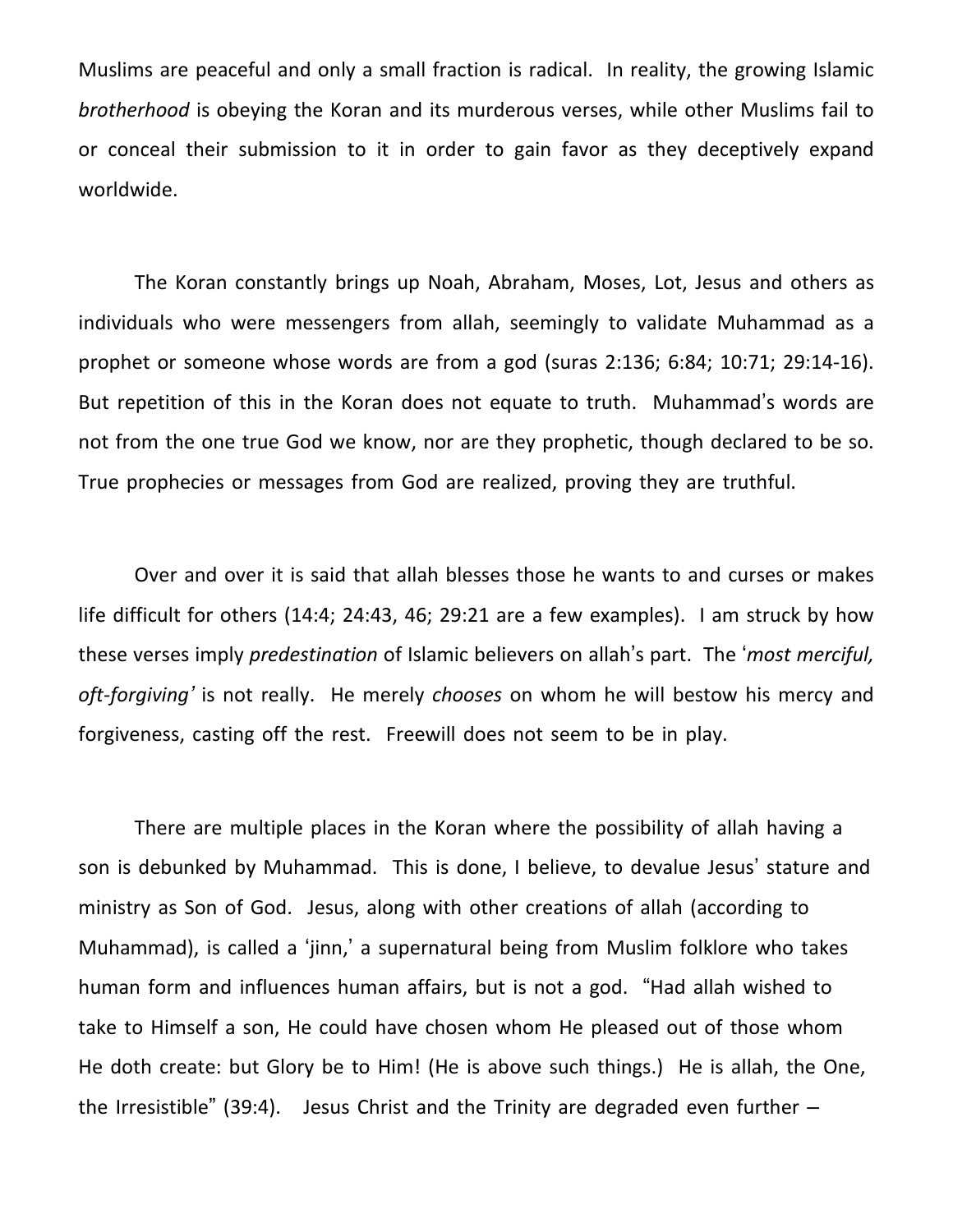"They take their priests and their anchorites to be their lords in derogation of allah, and (they take as their Lord) Christ the son of Mary; yet they were commanded to worship but One allah: there is no god but He. Praise and glory to Him: (Far is He) from having the partners they associate (with Him)" (9:30).

The Koran is highly male-dominant. Men are addressed directly in purported messages from allah. Women are addressed indirectly, making them second-class citizens of Islam. I'm not sure I found one verse addressed *directly* to women. When they were addressed indirectly, it was primarily as virgins or what they needed to do to be '*clean'* and pleasing for their men.

Related to this, rewards in heaven are addressed to men only. Women appear to be mere resources to be used by faithful Muslim men. Issues about marriage and divorce are directed foremost to men. Here's a good example – "allah has indeed heard (and accepted) the statement of the woman who pleads with thee concerning her husband and carries her complaint (in prayer) to allah: and allah (always) hears the arguments between both sides among you: for allah hears and sees (all things). If any men among you divorce their wives by Zihar (calling them mothers), they cannot be their mothers: None can be their mothers except those who gave them birth. And in fact they use words (both) iniquitous and false: but truly allah is one that blots out (sins), and forgives (again and again). But those who divorce their wives by Zihar, then wish to go back on the words they uttered,- (It is ordained that such a one) should free a slave before they touch each other: Thus are ye admonished to perform: and allah is well acquainted with (all) that ye do. And if any has not (the wherewithal), he should fast for two months consecutively before they touch each other. But if any is unable to do so, he should feed sixty indigent ones, this, that ye may show your faith in allah and His Messenger. Those are limits (set by) allah. For those who reject (Him), there is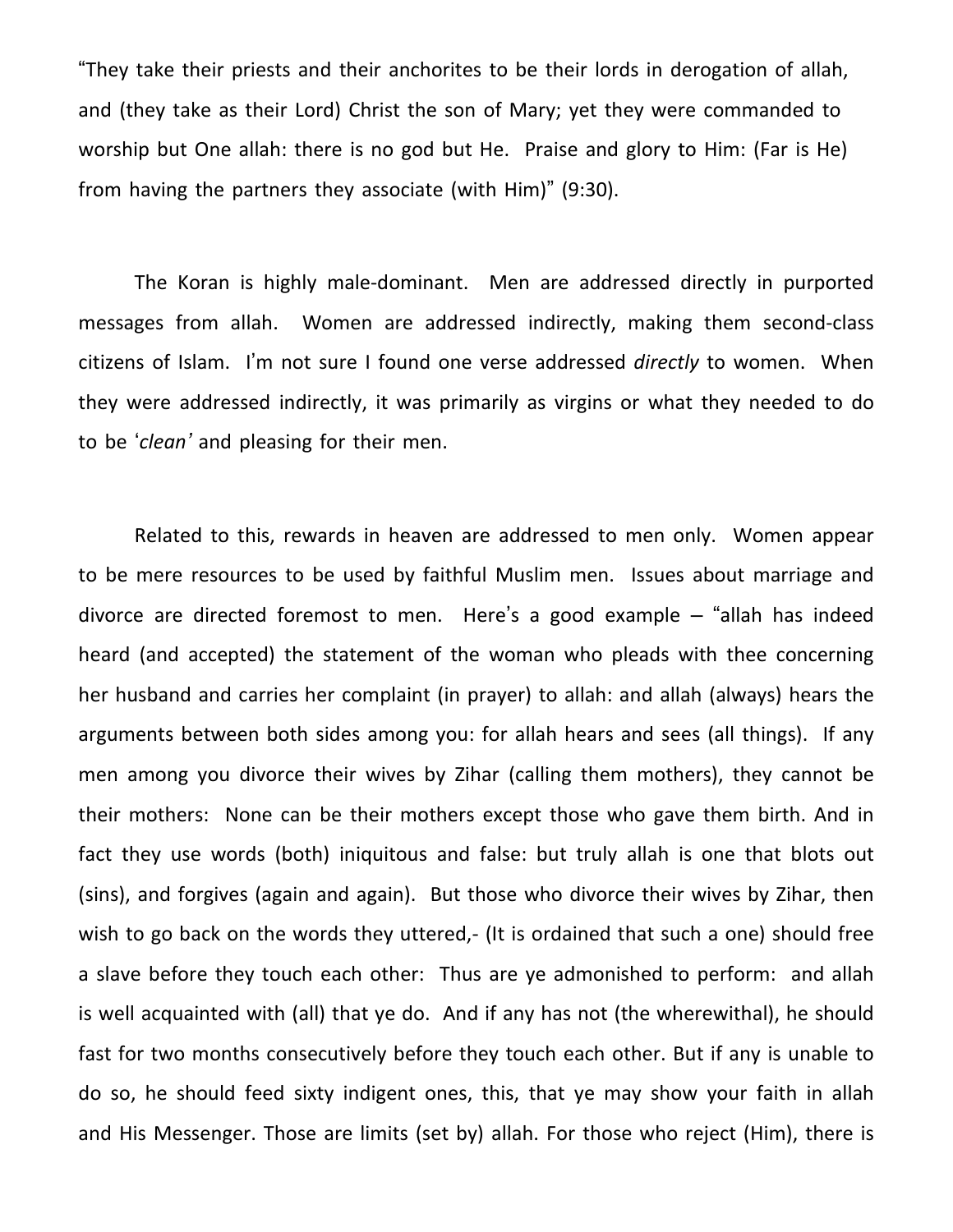a grievous Penalty" (58:1-4). Another example is  $-$  "O Prophet! When believing women come to thee to take the oath of fealty to thee, that they will not associate in worship any other thing whatever with allah, that they will not steal, that they will not commit adultery (or fornication), that they will not kill their children, that they will not utter slander, intentionally forging falsehood, and that they will not disobey thee in any just matter, - then do thou receive their fealty, and pray to allah for the forgiveness (of their sins): for allah is Oft-Forgiving, Most Merciful" (60:12).

Some may argue that the Bible, especially the Old Testament, is no less male dominant. There is some truth to such an assertion, as the writings of the Old Testament, in particular, come from patriarchal times. But the Old Testament has many good things to say about women, chronicling the lives of Sarah, Rebekah, Leah and Rachel, highlighting the judgeship of Deborah, and inclusion of an entire book about a woman, Ruth. The New Testament showcases women in positive roles – Mary anointing Jesus' feet and worshipping him, women coming to the tomb to anoint Jesus and women in places of leadership in the earliest of local church gatherings. Even the apostle, Paul, so often scorned for his writings about women, urges men to "love their wives as Christ loved the church" **(Ephesians 5:25),** hardly a diminutive command.

Daily life for many Muslim women, especially in localities of Islamic belief that adhere to Sharia Law, the most intolerant of Islamic beliefs, is oppressive and difficult. Women are not permitted to reveal themselves in public. They have a submissive role to their husbands and are found worthy of death at the hands of a few 'witnesses,' (unlike men) if they are judged unfaithful or bring disgrace to their families. Muslim women are still stoned to death in our world today. If you care to see this horrible reality, go to the [www.bibleprobe.com](http://www.bibleprobe.com/)**<sup>a</sup>** website and view graphic images of this happening. It is repulsive that this still happens in the  $21^{st}$  century.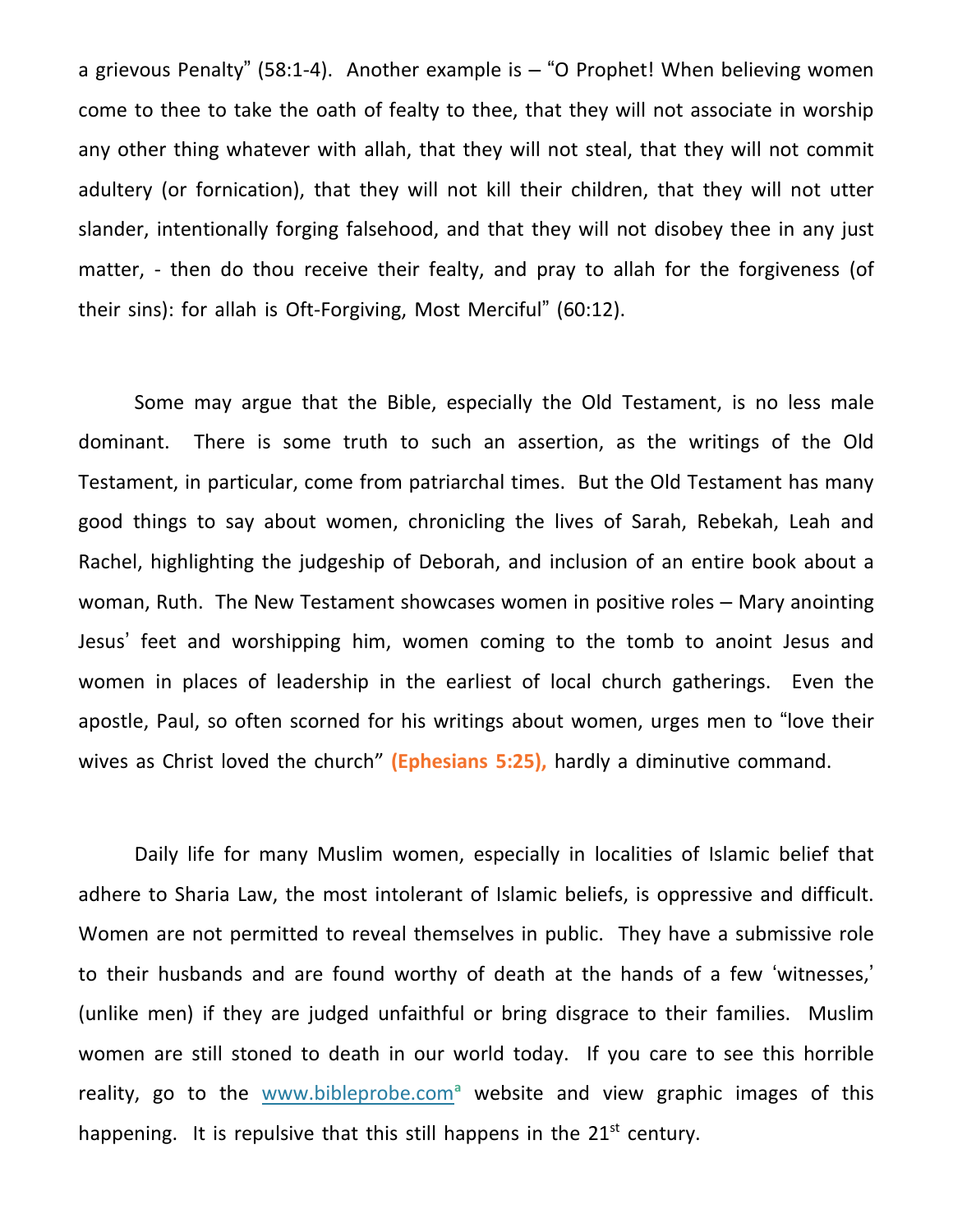### **Contradictions and Deceptions**

The Koran contradicts itself in many places, on personalities such as Jesus, allah, and Muhammad, and contains outright deception and lies throughout on many other subjects. Information about Jesus is the most contradicted. Jesus is said to be just one of many prophets of allah (4:171; 5:74), that Muhammad supersedes Jesus (4:171; 19:33-35; 39:4), that Jesus is not the Son of God or part of any Trinity (5:17; 5:116; 19:35), that Jesus did not atone for anyone's sins (3:46) and that Jesus was taken bodily into heaven without having died (4:157).

Contradicting these assertions are the passages declaring that Jesus *was* the Messiah (4:171), that Jesus *performed* miracles (3:49; 5:110), that Jesus *was* sinless (3:46), and that Jesus actually *did die* and would be resurrected (19:33). A reader of the Koran is left wondering about the nature and person of Jesus, though He is more often disparaged than venerated. The Koran sorely lacks editing and may likely have become what we have today through Muhammad's own confusion and revisionists making many unedited changes.

Islam claims that allah is the same God revealed in the Bible, yet the Koran and the Bible have differing views of their deities. One of them is false and, from my perspective, it's not the Bible. Muhammad avers that allah confirmed the Torah (2:87; 5:44; 6:154-155; 29:46 and 32:23) and the gospels of the New Testament (2:87, 5:46, 5:68, 29:46 and 43:63). The theology and concepts of the Koran, supposedly from allah, are vastly different from the theology and concepts of the Torah and gospels of the true God. Anyone who has read both the Koran and the Bible knows that allah cannot be the same one true God revealed in the Bible.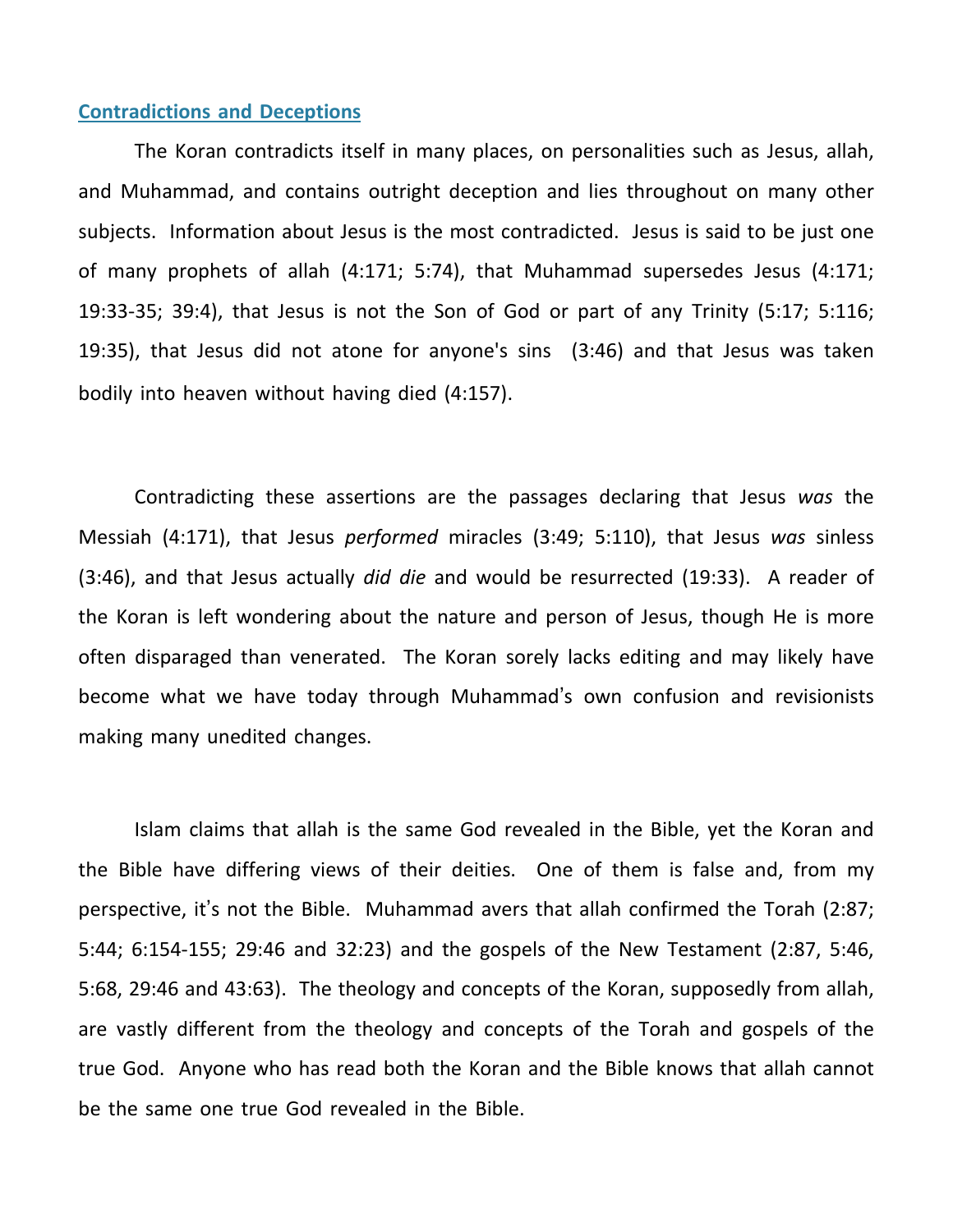Many Muslims falsely state that the word *Islam* means *peace* when, in reality, the word peace in Arabic is *solh*. The word *Islam*, from the Arabic root word *taslim*, means *submission*, implying adherence to the god of Muslim belief. It appears that this is done by some Muslims to conceal or hide truth about their religion. I have concluded that Islam is all about serving allah, not promoting peace. See **Appendix B**, as I've suggested before, and review the many verses that incite Muslims to violence, rather than peace.

A major belief of Islam is that Muhammad and Jesus were both Muslims, even further that they were both prophets sent by allah. "If this were true, then it is mandatory that these two great prophets must coincide exactly in all points and never contradict each other. Did not the same allah send both of them? Then, aren't even the smallest of contradictions between the two, very big red flags? And there are a great many, which you will see (when you read the Koran). Christianity and Islam are necessarily forever diametrically opposed to one another, just as evil and good are. Oral confession of the deity of Jesus Christ is prerequisite to becoming a Christian (Romans 10:9-10). To a Muslim, this is blasphemy. To a Christian it is blasphemy to *not* attribute divinity to Jesus the Christ. The New Testament could not be clearer on this subject. The heart, core and soul of Christianity is allegiance to Jesus Christ as God. **a** "

Long after allah is supposed to have confirmed the Torah and the gospels, Islamic leaders declared that the Torah and the gospels were corrupted. This is a total fabrication, a complete lie. No one could have changed "the Christian Gospels after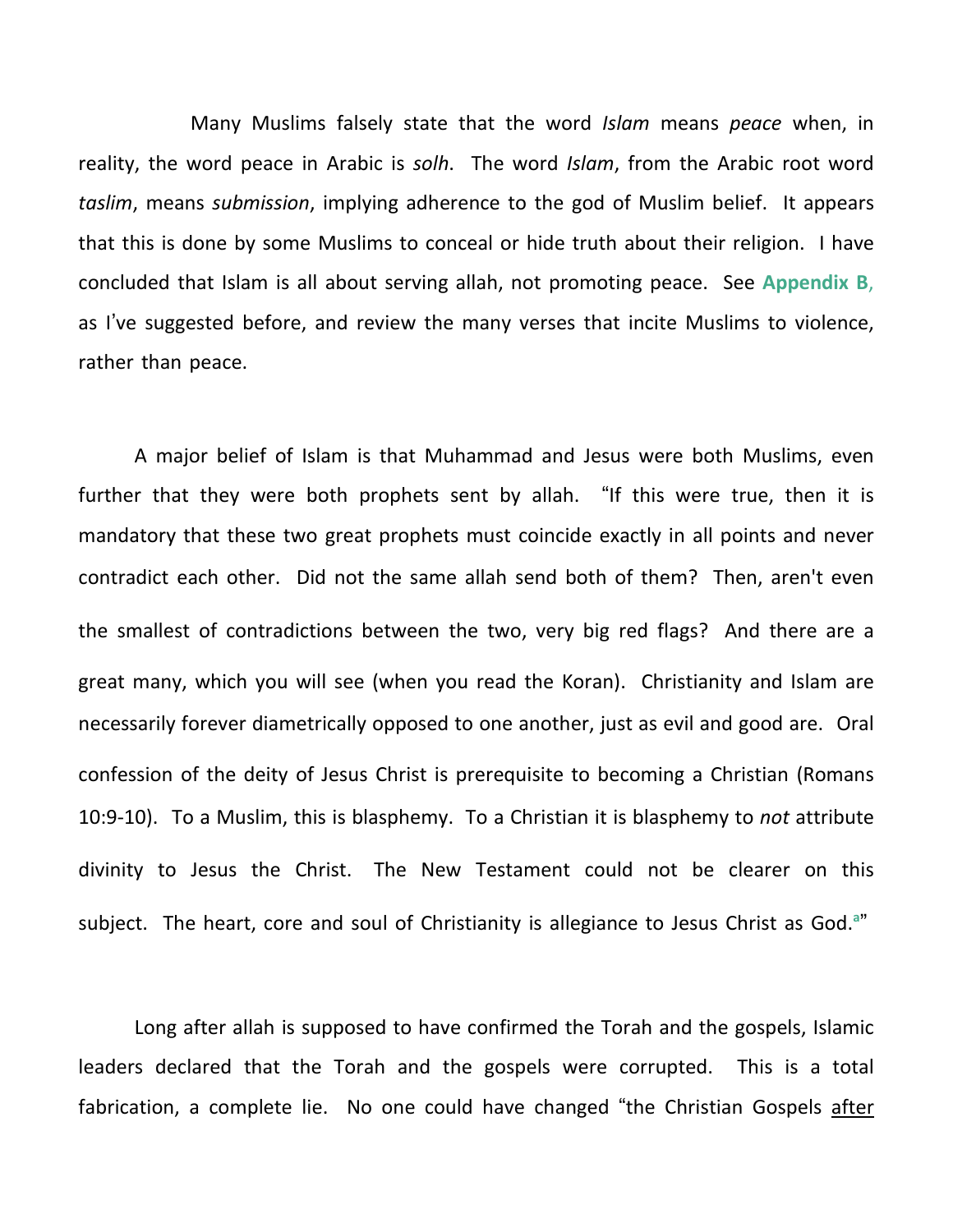Muhammad, since there are 5,735 (Welte, 2003) manuscripts of the whole or part of the Greek text of the New Testament (Injil) pre-dating Muhammad still in existence. Worldwide, there are 24,800 copies of these original manuscripts. These include the Codex Vaticanus (325-350 AD) located in the Vatican library and the Codex Siniaticus (350 AD) located in the British Museum. There are also 80,000 quotations in the works of early Christian writers which are so extensive that the New Testament could virtually be reconstructed from them without the actual New Testament documents **<sup>a</sup>** ."

## **Closing Thoughts**

This paper, hopefully, has been helpful in revealing the basics of Islam and giving you a better understanding of the Koran. If this paper has stirred your interest, you are encouraged to do your own research and formulate your own opinions. Please see the **Reference** page as a good starting point. The extensive website pages of [www.bibleprobe.com](http://www.bibleprobe.com/)**<sup>a</sup>** are especially revealing.

If you are so inclined and strong in your Christian faith, read and judge the Koran yourself. If you have on *the whole armor of God*, it will not harm you. It will take a while to read all 114 suras. The first 40 suras average 105 verses. Sura one is only seven verses, but sura two contains 286 verses. The further you read, the shorter the suras will be. You will breeze through the last 21 suras that average only six verses.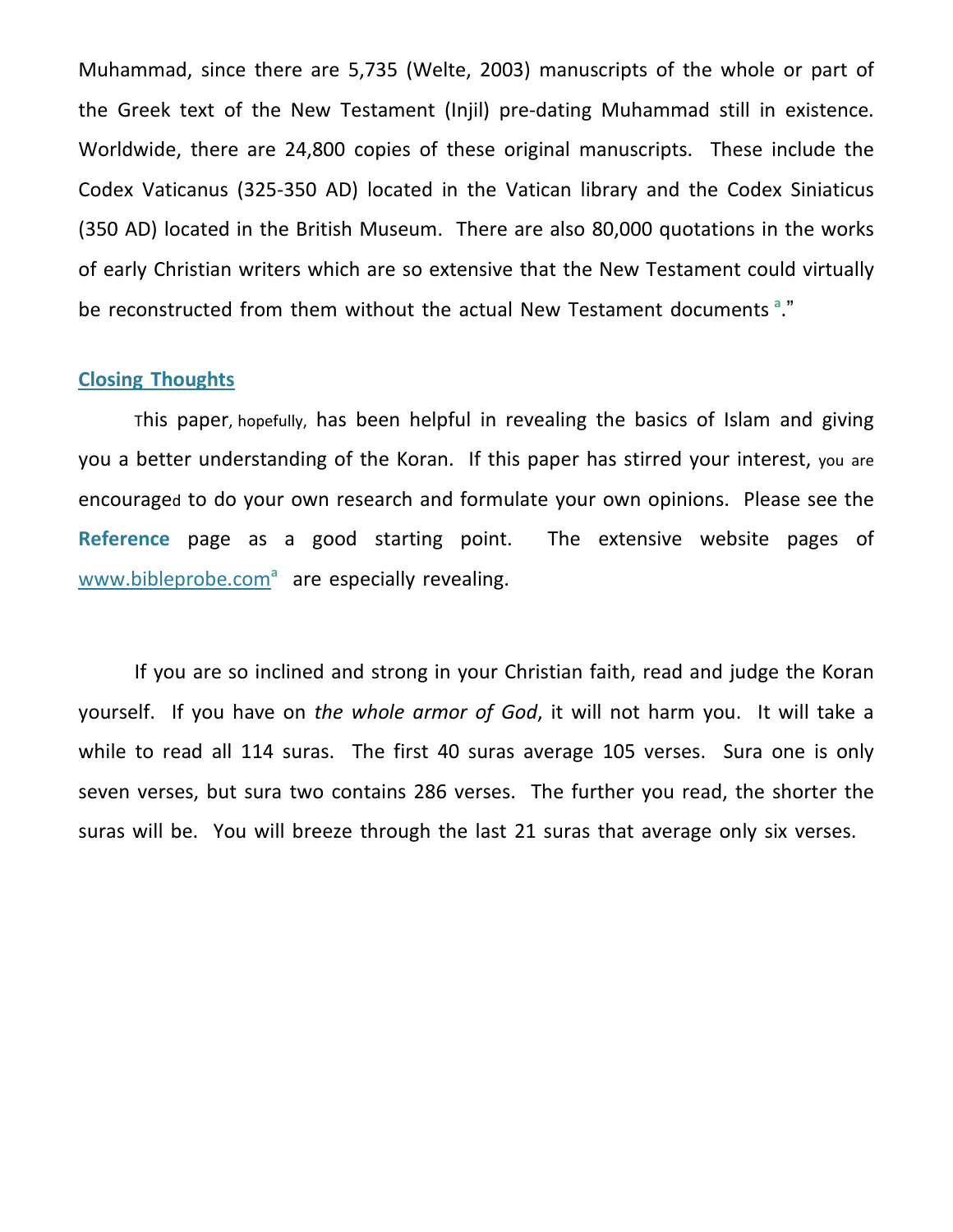### **Exhibit A AL-MURSALAT (THE EMISSARIES, WINDS SENT FORTH)**

(Sura 77 is typical of Koranic composition, style, and content)

1. By the (Winds) sent forth one after another (to man's profit); 2. which then blow violently in tempestuous Gusts, 3. and scatter (things) far and wide; 4. then separate them, one from another, 5. then spread abroad a Message, 6. whether of Justification or of Warning;- 7. assuredly, what ye are promised must come to pass.

8. Then when the stars become dim; 9. when the heaven is cleft asunder; 10. when the mountains are scattered (to the winds) as dust; 11. and when the messengers are (all) appointed a time (to collect);- 12. for what Day are these (portents) deferred? 13. For the Day of Sorting out. 14. And what will explain to thee what is the Day of Sorting out? 15. Ah woe, that Day, to the Rejecters of Truth!

16. Did We not destroy the men of old (for their evil)? 17. So shall We make later (generations) follow them. 18. Thus do We deal with men of sin. 19. Ah woe, that Day, to the Rejecters of Truth! 20. Have We not created you from a fluid (held) despicable?- 21. The which We placed in a place of rest, firmly fixed, 22. for a period (of gestation), determined (according to need)? 23. For We do determine (according to need); for We are the best to determine (things).

24. Ah woe, that Day! to the Rejecters of Truth! 25. Have We not made the earth (as a place) to draw together. 26. The living and the dead, 27. and made therein mountains standing firm, lofty (in stature); and provided for you water sweet (and wholesome)?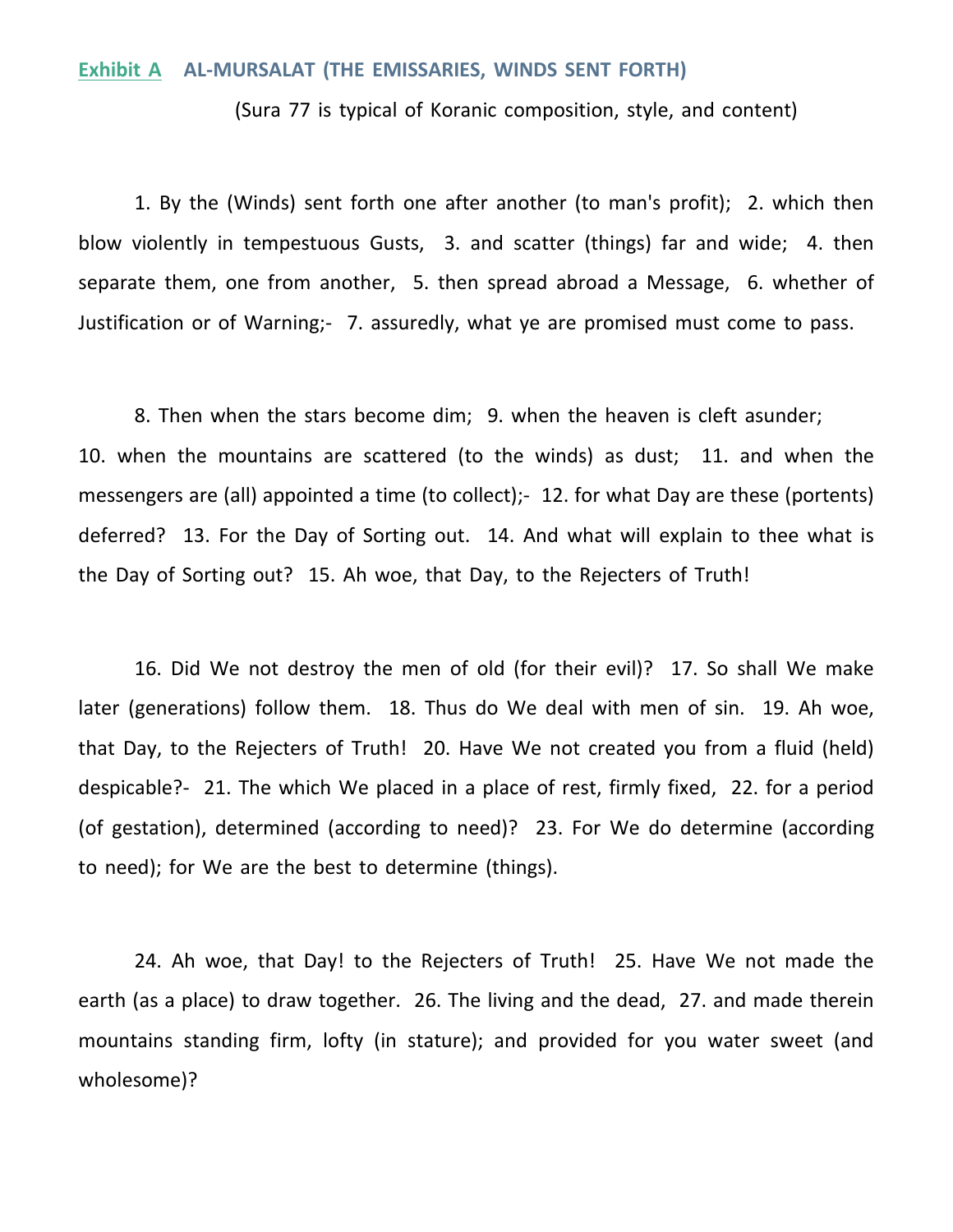28. Ah woe, that Day, to the Rejecters of Truth! 29. (It will be said:) "Depart ye to that which ye used to reject as false!" 30. "Depart ye to a Shadow (of smoke ascending) in three columns," 31. "(Which yields) no shade of coolness, and is of no use against the fierce Blaze." 32. "Indeed it throws about sparks (huge) as Forts," 33. "As if there were (a string of) yellow camels (marching swiftly)."

34. Ah woe, that Day, to the Rejecters of Truth! 35. That will be a Day when they shall not be able to speak. 36. Nor will it be open to them to put forth pleas.

37. Ah woe, that Day, to the Rejecters of Truth! 38. That will be a Day of Sorting out! We shall gather you together and those before (you)! 39. Now, if ye have a trick (or plot), use it against Me!

40. Ah woe, that Day, to the Rejecters of Truth! 41. As to the Righteous, they shall be amidst (cool) shades and springs (of water). 42. And (they shall have) fruits,- all they desire. 43. "Eat ye and drink ye to your heart's content: for that ye worked (Righteousness)." 44. Thus do We certainly reward the Doers of Good.

45. Ah woe, that Day, to the Rejecters of Truth! 46. (O ye unjust!) Eat ye and enjoy yourselves (but) a little while, for that ye are Sinners.

47. Ah woe, that Day, to the Rejecters of Truth! 48. And when it is said to them, "Prostrate yourselves!" they do not so.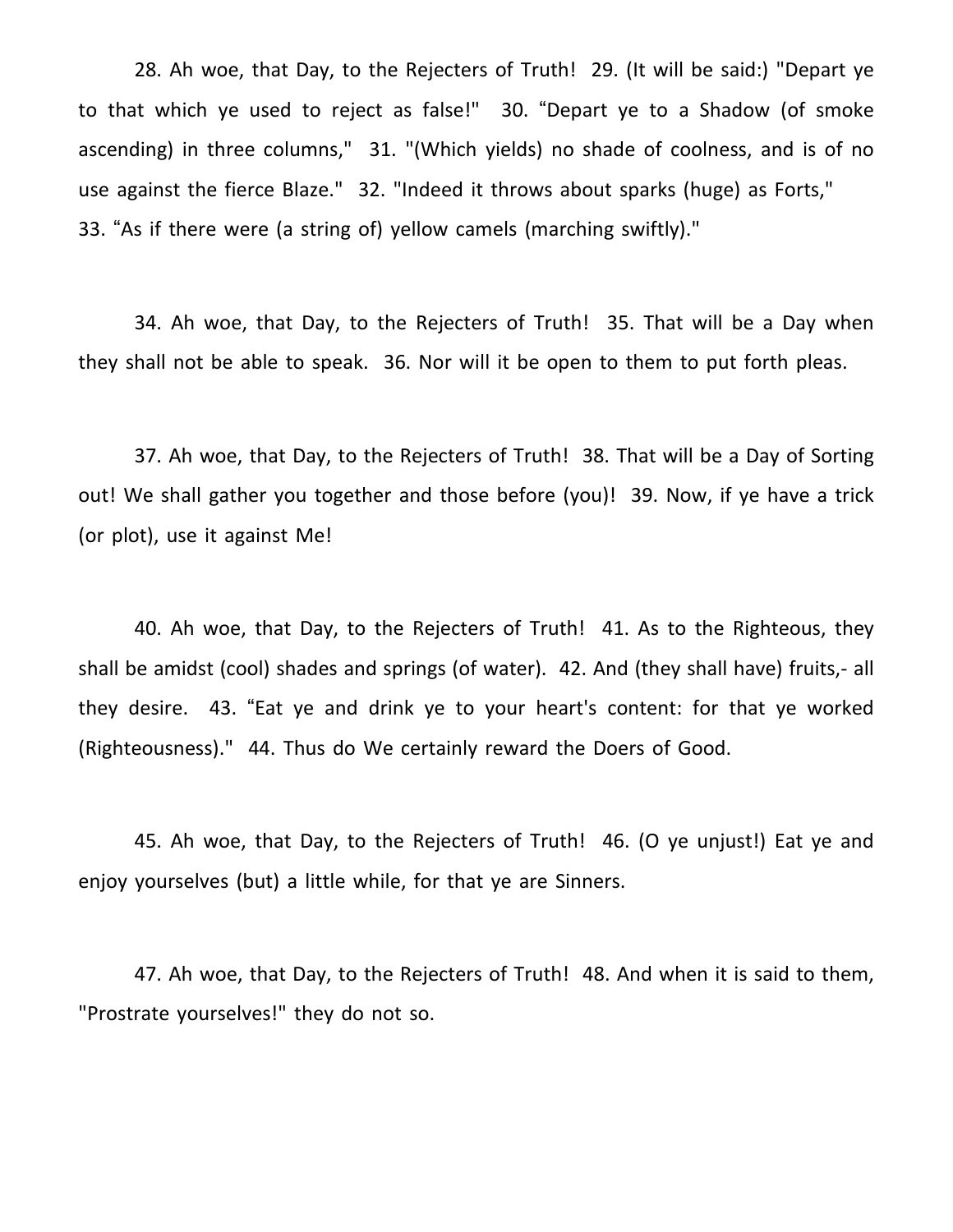49. Ah woe, that Day, to the Rejecters of Truth! 50. Then what Message, after that, will they believe in?

### **Exhibit B Verses That Incite Muslims to Violence**

**NOTE**: References (*sura:verses)* cited here are verbatim from the Koran. They have not been edited in any way. Despite the cumbersome English from Arabic translation, the violent intent of each text is very clear. These are only a *sampling* of the verses that call for violence. There are many more, over 100 altogether, and numerous others that denigrate and doom unbelievers (infidels), implying unworthiness to even exist.

"When ye travel through the earth, there is no blame on you if ye shorten your prayers, for fear the Unbelievers May attack you: For the Unbelievers are unto you open enemies" (4:101).

"Remember thy Lord inspired the angels (with the message): "I am with you: give firmness to the Believers: I will instil terror into the hearts of the Unbelievers: smite ye above their necks and smite all their finger-tips off them"" (i.e., cut off their heads and their fingers  $-8:12$ ).

"And fight them on until there is no more tumult or oppression, and there prevail justice and faith in allah altogether and everywhere; but if they cease, verily allah doth see all that they do" (8:39).

"O Prophet! rouse the Believers to the fight. If there are twenty amongst you, patient and persevering, they will vanquish two hundred: if a hundred, they will vanquish a thousand of the Unbelievers: for these are a people without understanding" (8:65).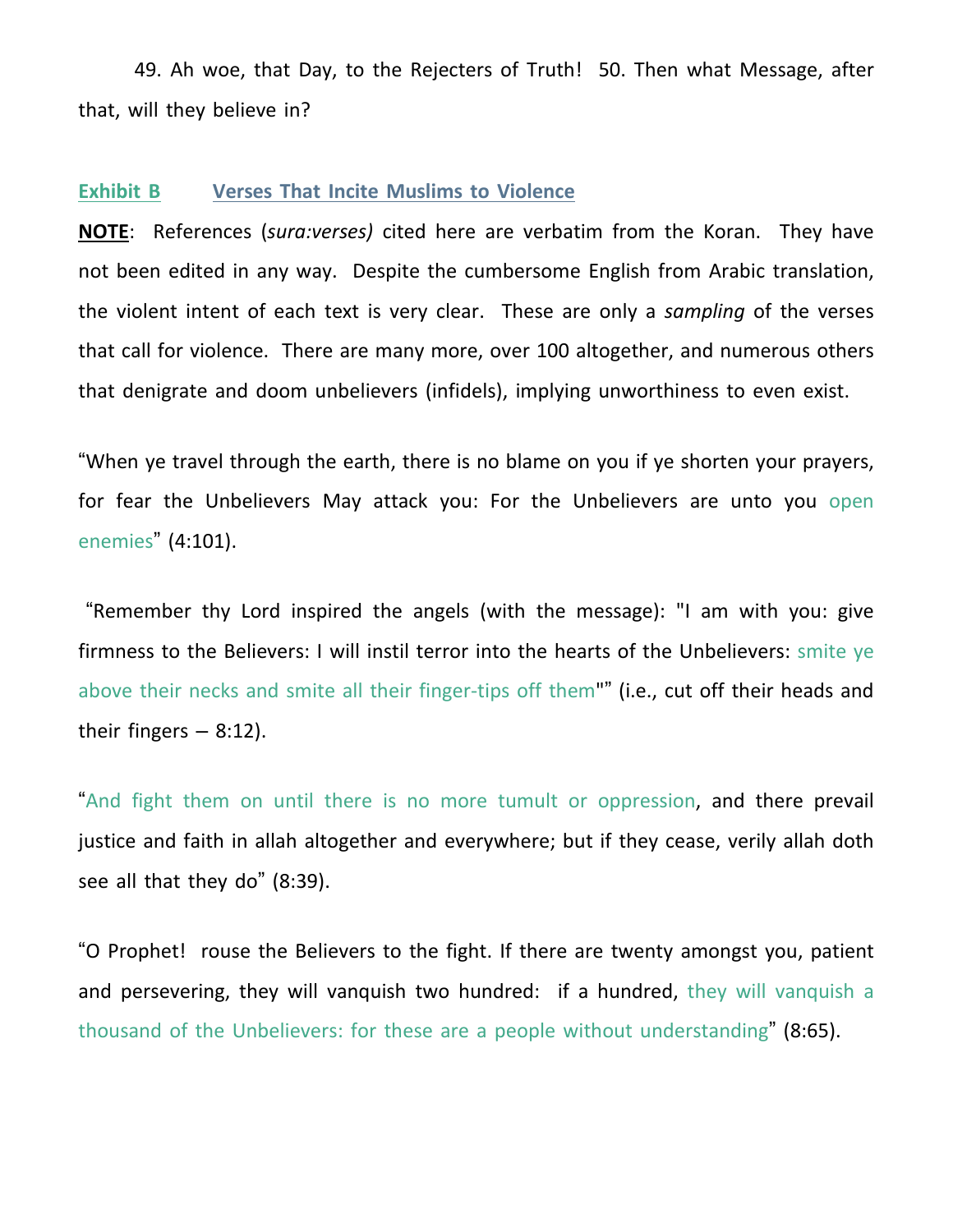"Let not their wealth nor their (following in) sons dazzle thee: in reality allah's plan is to punish them with these things **in this life**, and that their souls may perish in their (very) denial of Allah" (9:55).

"O Prophet! strive hard against the unbelievers and the Hypocrites, and be firm against them. Their abode is Hell,- an evil refuge indeed" (9:73).

"O ye who believe! fight the unbelievers who gird you about, and let them find firmness in you: and know that allah is with those who fear Him" (9:123).

"And incline not to those who do wrong, or the Fire will seize you; and ye have no protectors other than allah, nor shall ye be helped" (11:113).

"And indeed We will make them taste of the Penalty of this (life) prior to the supreme Penalty, in order that they may (repent and) return" (32:21).

"Therefore, when ye meet the Unbelievers (in fight), smite at their necks; At length, when ye have thoroughly subdued them, bind a bond firmly (on them): thereafter (is the time for) either generosity or ransom: Until the war lays down its burdens. Thus (are ye commanded): but if it had been allah's Will, He could certainly have exacted retribution from them (Himself); but (He lets you fight) in order to test you, some with others. But those who are slain in the Way of allah,- He will never let their deeds be lost" (47:4).